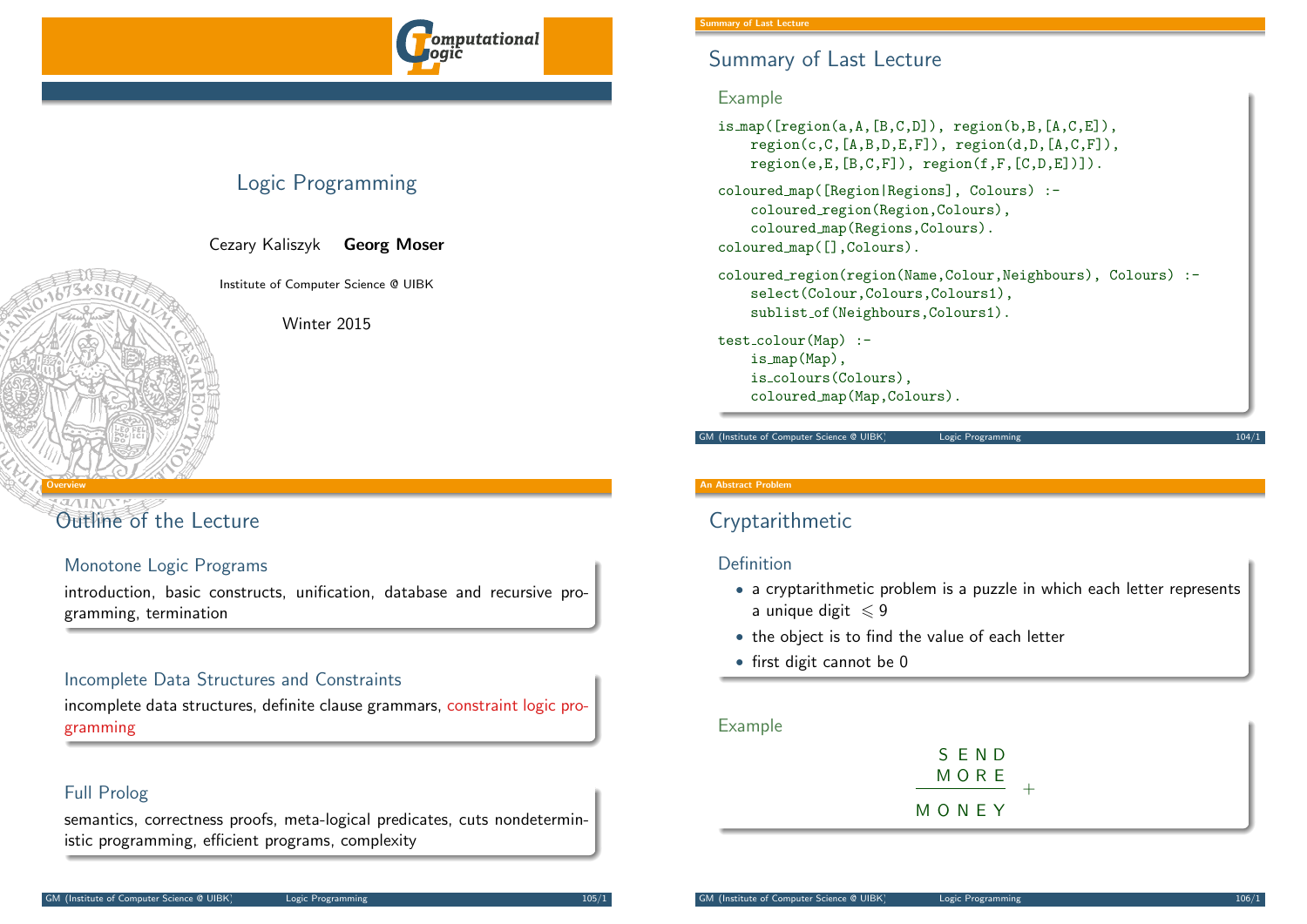## First Attempt

generate and test

```
solve ([S, E, N, D], [M, O, R, E], [M, O, N, E, Y]] :–
         Digits = [D, E, M, N, O, R, S, Y],
         Carries = [C1, C2, C3, C4],
         s e l e c t s ( Digits, [0, 1, 2, 3, 4, 5, 6, 7, 8, 9]),
         members (Carries, [0, 1]).
         M =:= C4,
         0 + 10 * C4 = = S + M + C3N + 10 * C3 == E + 0 + C2E + 10 * C2 = = N + R + C1Y + 10 * C1 == D + E.
         M > 0, S > 0.
: - solve (X).
X = \begin{bmatrix} 9 & 5 & 6 & 7 \end{bmatrix}, \begin{bmatrix} 1 & 0 & 8 & 5 \end{bmatrix}, \begin{bmatrix} 1 & 0 & 6 & 5 & 2 \end{bmatrix}
```
#### (Institute of Computer Science @ UIBK) Logic Programming

#### Constraint Logic Programming

# <span id="page-1-0"></span>[Con](#page-0-0)[strain](#page-1-0)t Logic Programming

Definitions (CLP on finite domains)

- use module(library(clpfd)) loads the clpfd library
- $Xs$  ins  $N$ .. M specifies that all values in  $Xs$  must be in the given range
- all\_different(Xs) specifies that all values in  $X_s$  are differnt
- $\bullet$  label(Xs) all variables in  $Xs$  are evaluated to become values
- $#=, #\$  =,  $#>$ ... like the arithmetic comparison operators, but may contain (constraint) variables

### standard approach

- load the library
- specify all constraints
- call label to start efficient computation of solutions

## **Discussion**

very inefficient  $?$  time (solve  $(X)$ ). % 133.247.057 inferences. % 7.635 CPU in 7.667 seconds (100% CPU, 17452690 Lips)  $X = [[9, 5, 6, 7], [1, 0, 8, 5], [1, 0, 6, 5, 2]]$ 

### explanation

- generate-and-test in it's purest form
- all guesses are performed before the constraints are checked
- arithmetic checks cannot deal with variables

### improvement

- move testing into generating
- destroys clean structure of program
- any other ideas?

GM (Institute of Computer Science @ UIBK) Logic Programming 108/1

#### Constraint Logic Programming

# Second Attempt

### constraint logic program

```
s o l v e ([S, E, N, D], [M, O, R, E], [M, O, N, E, Y]]) : -
      Digits = [D, E, M, N, O, R, S, Y],
      Carries = [C1, C2, C3, C4],
      Digits ins 0 \ldots 9, all different (Digits),
      Carries ins 0 \ldots 1.
      M \# C4.
      0 + 10 * C4 \neq S + M + C3N + 10 * C3 \n\# E + O + C2,
      E + 10 * C2 \neq N + R + C1Y + 10 * C1 \neq D + EM \# > 0, S \# > 0,
      label (Digits).
```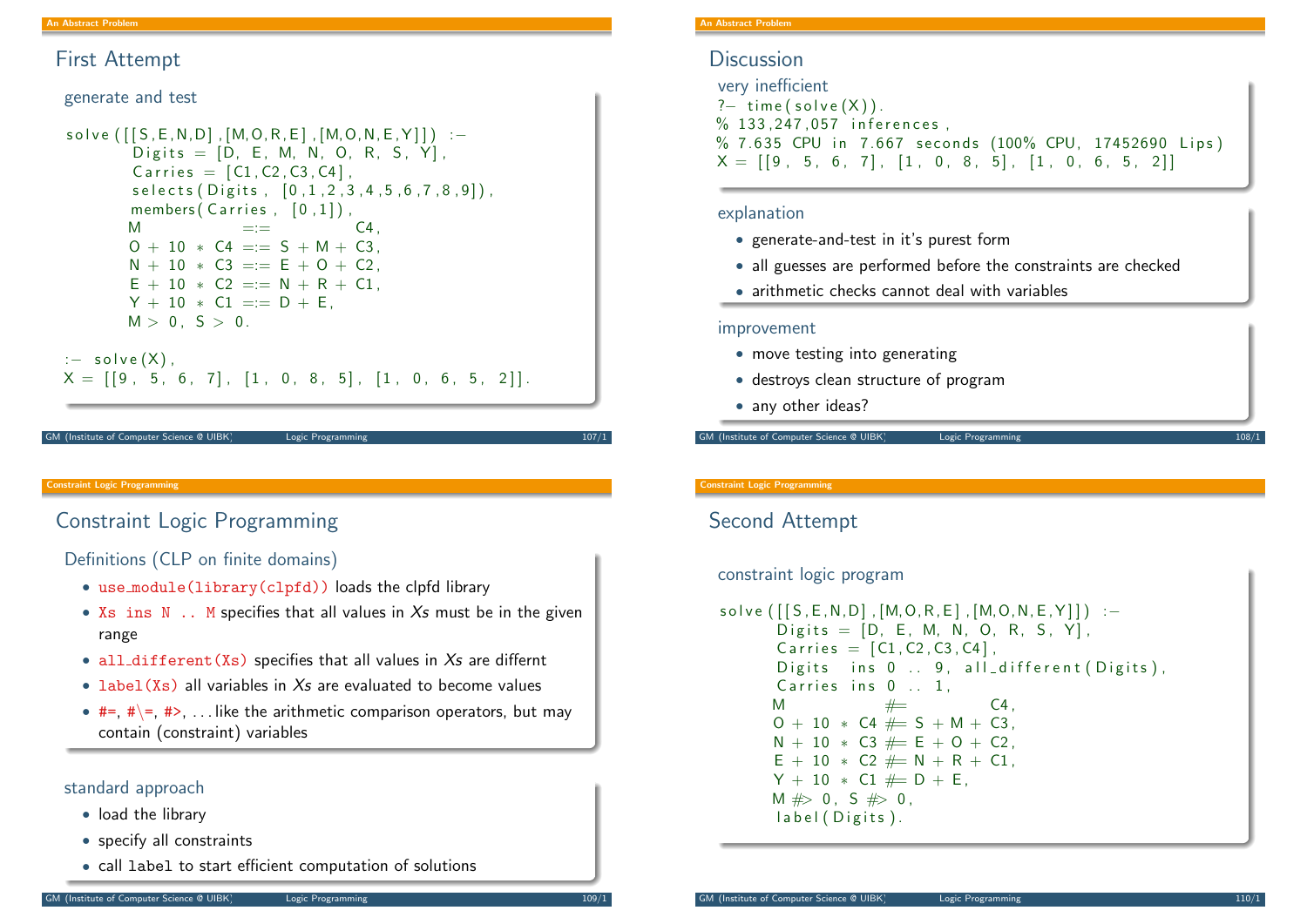#### Constraint Logic Programming Eight Queens and Constraint Constraint Constraint Constraint Constraint Queens and

Constraint Logic Programming Eight Queens

8 queens (as before) queens  $(Xs)$  :  $-$  template  $(Xs)$ , solution  $(Xs)$ . template  $([1 / 71, 2 / 72, 3 / 73, 4 / 74,$  $5/$   $Y5$ ,  $6/$   $Y6$ ,  $7/$   $Y7$ ,  $8/$   $Y8$ ]). solution  $( [] )$ . solution  $([X/Y]$  Others]) :solution (Others). member  $(Y, [1, 2, 3, 4, 5, 6, 7, 8])$ ,  $no{\text{attack}}(X/Y,$  Others).  $noattack([-, []).$  $no{\texttt{attack}}(X/Y, [X1/Y1 | Others]) :=$  $Y = = Y1$ .  $Y1 - Y = = \pm 1 - X$ ,  $Y1 - Y = \kappa X - X1$  $noattach(X/Y, Others)$ . GM (Institute of Computer Science @ UIBK) Logic Programming 111/1  $n$ -queens (using clp)  $n$  q ueens  $(N, Qs)$ : −  $length(Qs, N)$ ,  $Qs$  ins  $1$  .. N, all different  $(Qs)$ ,  $const$  raint  $queness (Qs)$ .  $label(Qs)$ . constraint  $quee$ ns  $($ []  $).$ constraint queens  $([Q|Q<sub>s</sub>])$ :  $no$  attack  $(Q, Qs, 1)$ .  $const$  raint  $q$  u e e n s  $(Qs)$ .  $noattack([-, [] , | ]$  $noattach(X, [Q|Q<sub>S</sub>] , N)$  :- $X \#$   $\leftarrow$  Q+N,  $X \# = Q-N$ , M is  $N+1$ .  $noattack(X,Qs,M)$ . GM (Institute of Computer Science @ UIBK) Logic Programming 112/1 **Constraint Logic Programming** Definition • Sudoku is a well-known logic puzzle; usually played on a  $9 \times 9$  grid •  $\forall$  cells: cells  $\in$  {1, ..., 9} • ∀ rows: all entries are different • ∀ colums: all entries are different • ∀ blocks: all entries are different Main Loop (using clp) sudoku ( Puzzle) :show (Puzzle). flatten (Puzzle, Cells), Cells ins  $1 \ldots 9$ .  $rows (Puzzle)$ . cols (Puzzle). blocks (Puzzle), label (Cells),  $show(Puzzle)$ . **Constraint Logic Programming** auxiliary predicates • flatten/2 flattens a list • show/1 prints the current puzzle row/1 rows  $($ [] $)$ . rows  $(\lceil R \rceil Rs \rceil)$  : – all  $-d$  if ferent  $(R)$ , rows  $(Rs)$ . row/1 (alternative)  $rows(Rs)$  :  $-$  maplist (all distinct, Rs).